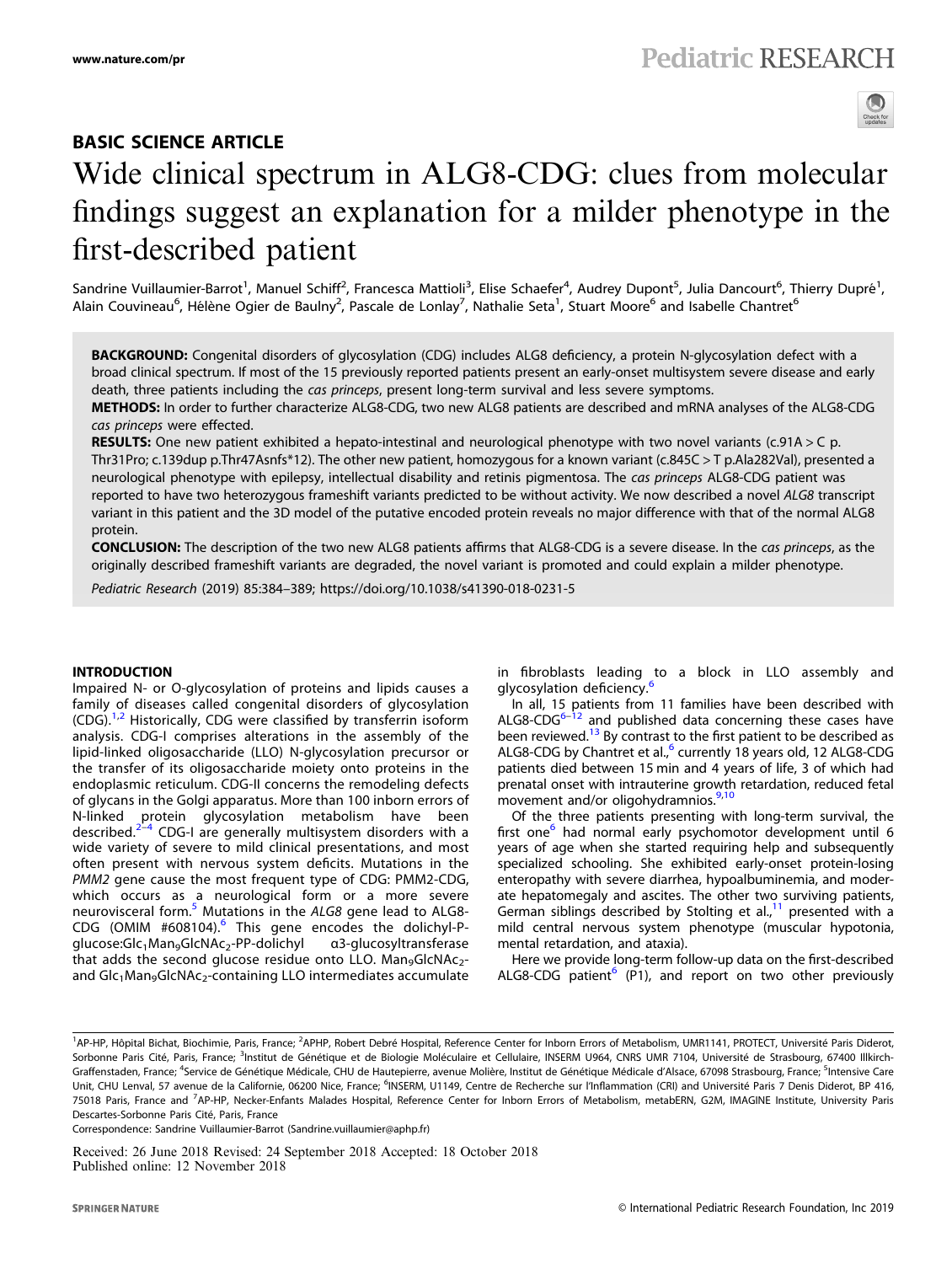Wide clinical spectrum in ALG8-CDG: clues from molecular findings suggest... S Vuillaumier-Barrot et al.

<span id="page-1-0"></span>

|                              | P1 (Chantret et al. <sup>6</sup> ) | P <sub>2</sub>    | P <sub>3</sub>      |  |
|------------------------------|------------------------------------|-------------------|---------------------|--|
| Origin                       | French                             | Turkish           | French              |  |
| Clinical symptoms            |                                    |                   |                     |  |
| Dysmorphism                  | <b>No</b>                          | Yes               | No                  |  |
| Epilepsy                     | No                                 | Yes (at 9 months) | Yes                 |  |
| Hypotonia                    | <b>No</b>                          | No                | Yes                 |  |
| Intellectual disability      | Yes (at 6 years)                   | Yes               | Yes                 |  |
| Enteropathy                  | Yes (at 4 months)                  | No                | Yes (at 3 months)   |  |
| Hepatomegaly                 | Yes                                | Yes               | Yes                 |  |
| Retinis pigmentosa           | Yes                                | Yes               |                     |  |
| Survival                     | >18 years                          | >11 years         | >28 months          |  |
| Laboratory data              |                                    |                   |                     |  |
| Hypoalbuminemia              | Yes                                | Yes               | Yes                 |  |
| Abnormal coagulation factors | Yes                                | Yes               | Yes                 |  |
| ALG8 mutations               |                                    |                   |                     |  |
| <b>Mutation 1</b>            | c.413delC                          | c.845C > T,       | c.91A > C           |  |
|                              | p.(Thr138Lysfs*19)                 | p.(Ala282Val)     | p.(Thr31Pro)        |  |
| <b>Mutation 2</b>            | c.396dup                           | c.845C > T        | $c.139$ dup         |  |
|                              | p.(Val133Serfs*3)                  | p.(Ala282Val)     | $p.(Thr47Asnfs*12)$ |  |
| Age at diagnosis             | 5 months                           | 11 years          | 10 months           |  |

unreported ALG8-CDG patients, an 11-year-old patient (P2) presenting with epilepsy, intellectual disability (ID), and retinitis pigmentosa, and a 10-month patient (P3), with protein-losing enteropathy, cardiac involvement, hepatomegaly, and neurological impairment. We investigated the molecular origin of the particularly mild phenotype of ALG8-CDG observed in P1.

# **PATIENTS**

Informed consent was obtained from all patients included in the study. Findings are summarized in Table 1.

# Patient 1 (P1)

A girl born to unrelated French healthy parents, was referred at 4 months of age for an edemato-ascitic syndrome related to severe hypoalbuminemia (8 g/L, normal value >30 g/L) resulting from protein-losing enteropathy. She exhibited severe diarrhea, and moderate hepatomegaly but normal initial psychomotor development and no dysmorphic signs.

She was treated with a low-fat diet with essential fatty acid supplementation. Coagulation factors were persistently abnormal with an activated cephalin time (ACT) of 51 s (normal value: <30 s) and factor XI at 27% (normal range (NR): 80–120).

At 5 years of age, she exhibited a relapse of hypoalbuminemia at 12 g/L requiring albumin infusion. Five months later, serum proteins were 51 g/L and albumin 28.3 g/L, coagulation factors were abnormal with ACT at 57 s, antithrombin at 42% (NR: 70–120%), C protein at 55% (NR: 70–120%). Intestinal symptoms recovered with albumin infusions and parenteral nutrition followed by an oral low-fat diet consisting of 15% energy intake in the form of lipids supplemented with essential fatty acids. Chronic hypoalbuminemia and mild protein-losing enteropathy without diarrhea have persisted. From time to time, palpebral edema was noticed but she had required only a few albumin infusions in infancy. Hepatomegaly (with normal serum transaminases and liver ultrasound) is still present. Now, at 18 years, she presents schooling difficulties due to dyspraxia and ID (intelligence quotient at 71, WISC-IV (Wechsler Intelligence Scale for Children-IV)) requiring specialized education that started around the age of 6 years. Brain magnetic resonance imaging (MRI) is normal. With mild lipid dietary restriction, she has had no relapse of hypoalbuminemia. Electroretinogram is normal.

Diagnosis of CDG-I was made upon investigation of the glycosylation status of the serum glycoproteins by Western blot when she was 5 months. Radiolabeling of fibroblast LLO with  $[3H]$ mannose demonstrated an accumulation of Man<sub>9</sub>GlcNAc<sub>2</sub>. After addition of castanospermine, an endoplasmic reticulum glucosidase inhibitor,  $Glc<sub>1</sub>Man<sub>9</sub>GlcNAc<sub>2</sub>$  predominated, suggesting inefficient addition of the second glucose residue onto LLO. Genomic sequencing of ALG8 revealed compound heterozygosity for two frameshift mutations: one deletion of cytosine from paternal allele c.413delC p.(Thr138Lysfs\*19) and one insertion of adenine from maternal allele c.39[6](#page-4-0)dup p.(Val133Serfs\*3), both in exon 4.<sup>6</sup>

### Patient 2 (P2)

The second patient is an 11-year-old boy, born of nonconsanguineous (but from the same village) parents of Turkish ancestry. Dysmorphic signs were noted: bitemporal retraction with horizontal eyebrows, enophthalmia, slightly short and tapered fingers, and hypogenitalism. At 9 months of age, he was hospitalized for seizures and treated with carbamazepine. The absence of recurrence allowed the treatment to be stopped at 5 years. He walked at 2 years of age with frequent falls, and presented speech delay. He required specialized education and multidisciplinary care. At present, his language is limited to a few words, reading and writing have not been acquired, and comprehension is limited to simple orders.

Obesity was diagnosed in the first years of life and was difficult to control as the patient presents hyperphagia and aggressive behavior.

The patient has had regular ophthalmological evaluations. At 8 years, bilateral retinitis pigmentosa was diagnosed, with low vision (electroretinographic was not performed due to behavioral troubles).

Recently, epilepsy, characterized by generalized tonico–clonic seizures during sleep, was diagnosed. A treatment with

385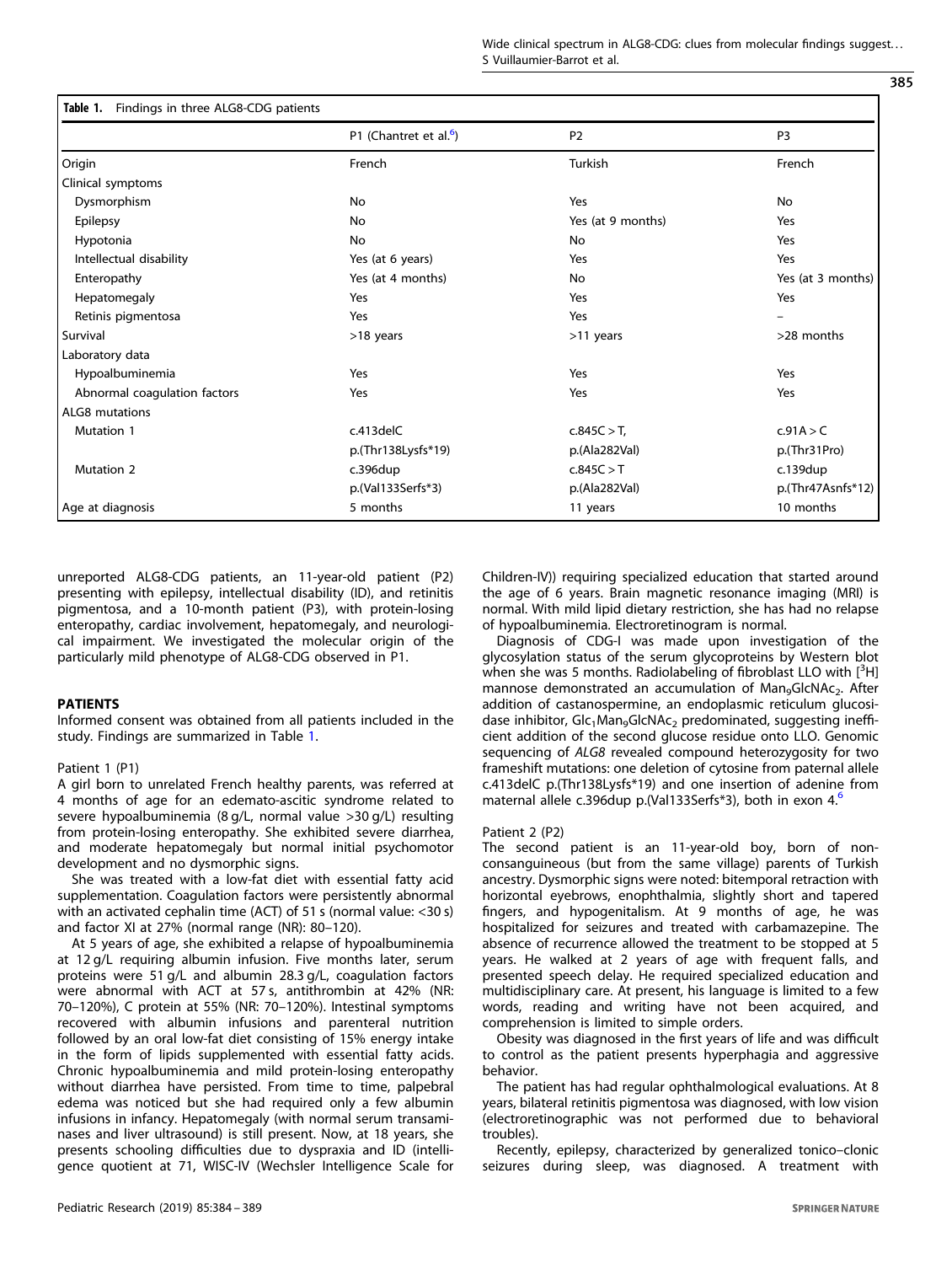<span id="page-2-0"></span>Wide clinical spectrum in ALG8-CDG: clues from molecular findings suggest. . . S Vuillaumier-Barrot et al.

386



Fig. 1 Scheme showing activation of a cryptic splice site in exon 3–intron 3 of the ALG8 allele derived from the mother of patient P1. Position of the normal splice site between exon 3 and intron 3 of the normal ALG8 allele (N) is shown. In the maternal allele (M) of P1, a 1 bp insertion generates a premature termination codon (PTC), which leads to the translation of a highly truncated protein with no activity. In the new variant mRNA  $(V)$  found in P1, a cryptic splice site causes a 4 bp deletion from the end of exon 3 and allows recovery of the open reading frame at the position of the base insertion corresponding to the mother's mutation in exon 4, but with the generation of a 7 amino acid sequence (indicated in red) that differs from the normal peptidic sequence. The splice scores (calculated with Human Splicing Finder software (HSF)) are indicated above the corresponding tandem donor site and are similar between cryptic site and normal donor splice site

topiramate and clabazam was initiated. The neurological evolution was marked by regressive episodes with hypotonia and extreme tiredness. Extensive medical checks found no anomaly (the computed tomography scan was notably normal). The last neurological examination showed ataxia, myoclonia and action tremors. The deep tendon reflexes were exaggerated but without pyramidal signs. Liver size was normal. Laboratory tests showed hypoalbuminemia (35 g/L ( $N > 39$  g/L), and abnormal coagulation factors with factor XI at 55% (NR: 60–120%), protein C at 60% (NR: 70–120%) and AT at 55% (NR: 80–120%).

Several genetic analyses were performed (karyotype, Fragile X syndrome, Angelmann syndrome, Prader–Willi syndrome, UBE3A sequencing, array comparative genomic hybridization, highthroughput sequencing of 225 genes involved in ID) but no pathogenic variants were found. Whole-exome sequencing revealed a homozygous missense variant in exon 8 of the ALG8 gene: c.845C > T, p.(Ala282Val). This was confirmed by Sanger sequencing. Hypoglycosylation of serum glycoproteins was found subsequently.

### Patient 3 (P3)

This 10-month-old boy, born eutrophic from non-consanguineous French parents, exhibited early-onset (from 3 months of age) hypotonia and was admitted for subacute neurological deterioration with exudative enteropathy with ascites, hepatomegaly, hypoalbuminemia at 13 g/L, and a transient prolonged QT interval (EKG). Factor XI and AT were at 29 and 23%, respectively. Prothrombin time and factor V were normal. After 2 weeks of albumin infusions the patient recovered. Generalized epilepsy occurred at 15 months and was well controlled by Levetiracetam. At the latest examination, the boy was 28 months of age and presented with neurodevelopmental disability, hypotonia, and mild hepatomegaly. His weight was 11.6 kg (−0.5 SD), height 85 cm (−0.5 SD), and head circumference 46 cm (−1 SD). Brain MRI, performed at 10 months, showed moderate white matter atrophy without cerebellar hypoplasia.

Diagnosis of ALG8-CDG was made after detecting hypoglycosylation of serum glycoproteins typical of CDG-I. PMM activity was normal, excluding PMM2-CDG, and targeted sequencing with a custom kit (Agilent) of 17 CDG-I genes revealed compound heterozygosity for two ALG8 mutations: one missense mutation inherited from the mother c.91A > C p.(Thr31Pro) in exon 1 and one frameshift inherited from the father c.139dupA p. (Thr47Asnfs\*12) on exon 2. Mutations and segregation were confirmed by Sanger sequencing.

## **METHODS**

Identification of the ALG8 alternative splicing for P1

RNA was isolated from EBV-transformed lymphoblasts derived from P1 and fresh blood cells from the parents withdrawn into "Paxgene tubes" (Qiagen, USA). In order to abolish mRNA degradation caused by translation-dependent nonsense-mediated mRNA decay (NMD), we treated the cells from the patient with the translation inhibitor emetine at the concentration of 10 µg/mL before RNA extraction, as previously described.<sup>[14](#page-4-0)</sup>

Reverse transcription was performed on total RNA with Superscript II (Gibco BRL, CA, USA) and an oligodT primer. Primer sequences for PCR are given in Supplementary Table S1. The size of complementary DNA-generated amplicons, which have been obtained by PCR using the primers couple 2S–2AS, was studied on agarose gel. PCR products were subcloned into pCR3.1. After purification, direct sequencing was performed with the Big Dye terminator kit (Applied Biosystems, CA, USA) and sequences were analyzed on an ABI PRISM 3130 capillary sequencer (Applied Biosystems, CA, USA).

Pathogenicity prediction of ALG8 missense variants

The pathogenicity of the missense variants was evaluated in silico with five software programs:

- (1) Polyphen (<http://genetics.bwh.harvard.edu/pph/>).<sup>[15](#page-4-0)</sup>
- (2) Panther [\(http://www.pantherdb.org/tools/csnpScoreForm.jsp\)](http://www.pantherdb.org/tools/csnpScoreForm.jsp).[16](#page-4-0)
- (3) SIFTV2 [\(http://blocks.fhcrc.org/sift/SIFT\\_seq\\_submit2.html\)](http://blocks.fhcrc.org/sift/SIFT_seq_submit2.html).
- (4) AGVGD [\(http://agvgd.iarc.fr/agvgd\\_input.php\)](http://agvgd.iarc.�fr/agvgd_input.php).[18](#page-4-0)
- (5) MutationTaster [\(http://www.mutationtaster.org/](http://www.mutationtaster.org/))[.19](#page-4-0)

### Splice sites prediction of ALG8 exon 3

Potential splice sites and splice scores of ALG8 exon 3 were evaluated in silico using the Human Splicing Finder software program.<sup>20</sup>

### 3D modeling of ALG8

The online webserver I-TASSER (Iterative Threading ASSEmbly Refinement) was used to determine a 3D model of ALG8. Based on structural templates from the pdb by multiple threading alignment, $21$  indicating that ALG8 showed homology with the oligosaccharyltransferase from Archaeoglobus fulgidus (pdb: 3waj), 3D models corresponding to the wild-type (WT) and variant forms of the enzyme were constructed. The 3D models were energy minimized using Gromos96 vacuum force field.<sup>[22](#page-4-0)</sup> Models were visualized with USCF Chimera software.<sup>[23](#page-5-0)</sup>

### **RESULTS**

The first French ALG8-CDG patient, P1, is affected with an exceptionally mild form of this disease. She is currently 18 years old with moderate ID and dyspraxia. She presented a high residual ALG8 expression, which appears to be inconsistent with compound heterozygosity for two supposed severe frameshift variants.<sup>6</sup> She inherited an allele with one base deletion from the father (c.413delC), and a maternal allele with one base insertion (c.396dup). Both mutations are located in exon 4 and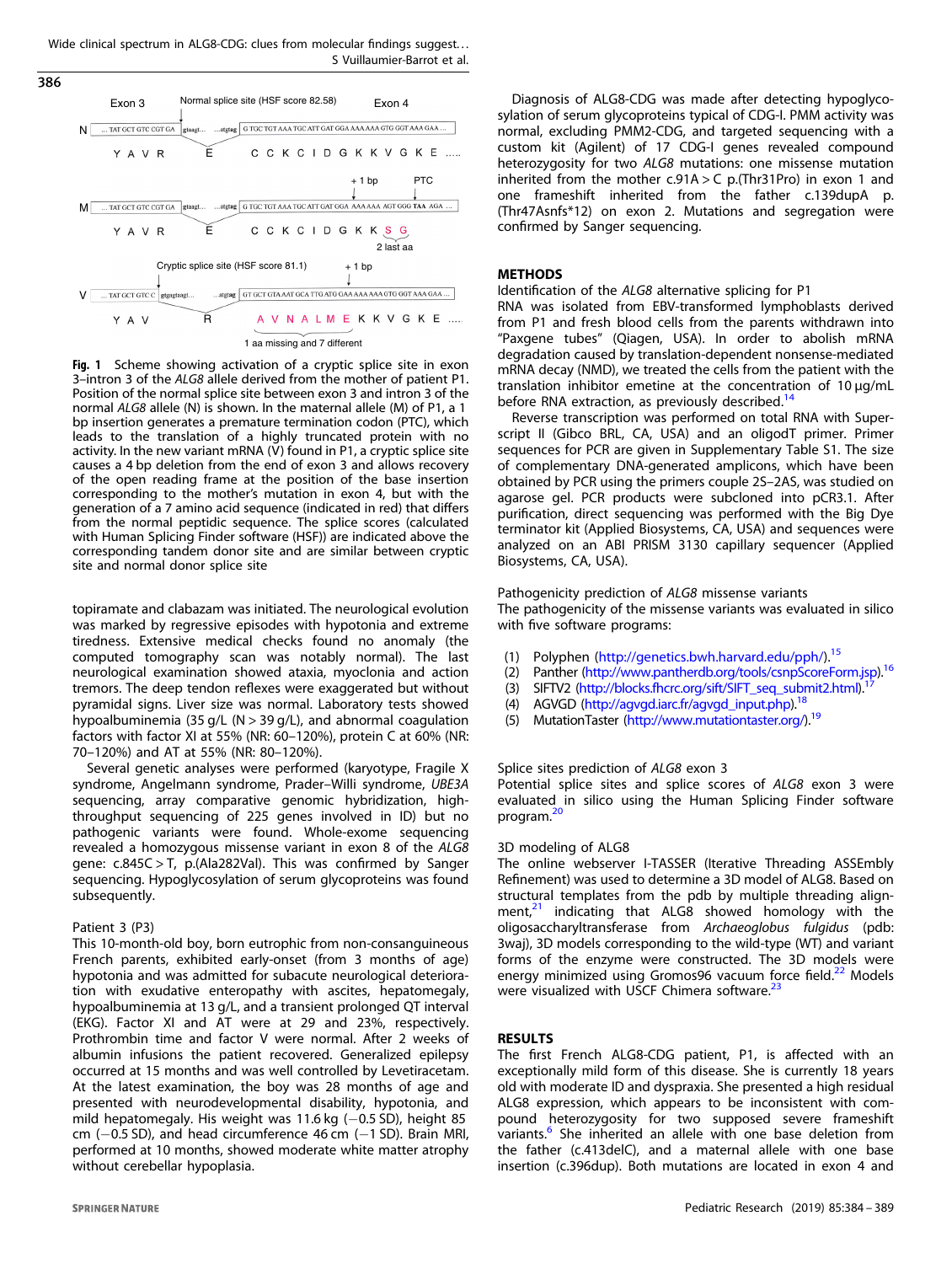Wide clinical spectrum in ALG8-CDG: clues from molecular findings suggest... S Vuillaumier-Barrot et al.

387

<span id="page-3-0"></span>

Fig. 2 The 3D modeling of protein encoded by the normal ALG8 mRNA (a) and of the protein encoded by the variant transcript in P1 (b). Based on the structural homology with the oligosaccharyltransferase from Archaeoglobus fulgidus (pdb: 3waj), we can delineate two domains in ALG8 protein: the transmembrane domain (below the dotted line) and the ER luminal domain (above the dotted line). Note that the 7 amino acid substitutions found in the peptide sequence deduced from the transcript variant (AVNALME instead of ECCKCID) had only minor impact on the structure of the ALG8 protein

give rise to premature stop codons predicted to generate severely truncated proteins. The level of the ALG8 mRNA found in cells from the patient was found to be 10–20% of control level by Northern blot analysis.

Sequencing of ALG8 mRNA in P1 identified a new transcript variant associated with the mutated maternal allele: this transcript had a deletion of four base pairs before the insertion of one base mutation, which allowed reestablishment of an open reading frame after a frameshift of seven amino acids from 123 to 129 (Fig. [1\)](#page-2-0). The seven amino acid sequence is not found in any of the databases. Analysis by four software programs revealed that substitution of the new amino acids, one by one, into the WT sequence was well tolerated (Supplementary Table S2). This transcript variant may derive from activation of a cryptic splice site located at the four last bases of exon 3, which is of similar force (81.1) to that of the normal donor splice site (82.58) (Fig. [1\)](#page-2-0). The modeling of WT and variant of ALG8 using I-TASSER multithreading approach indicated that WT ALG8 had an RMSD (root mean square deviation) of 11.8 Å and variant had an RMSD of 11.3 Å, the amino acid substitution region structured as an α-helix, was located at the end of TM2 in the interface between membrane and the intra-endoplasmic reticulum compartment. The structural comparison between ALG8 WT and variant showed a very similar structure (RMSD = 3.22 Å), indicating that the amino acid substitution had no impact on the structure of ALG8 (Fig. 2). Furthermore, the newly described transcript variant was less frequently observed after treatment of P1 cells with emetine proving that this variant is neither a substrate for NMD nor an artifact of reverse transcription-PCR. The alternative spliced variant was quantified after subcloning and was found to correspond to 55.6% of the total transcript compared to 22.2% for each of the mutated alleles (Table 2). After emetine treatment, the variant transcript could not be detected, and it was apparent that the transcript originating from the father (71.4% of total) was more stabilized than that derived from the mother (28.6% of total).

P2 presented with epilepsy and ID and a homozygous missense variant c.845C > T p.(Ala282Val), which was predicted to be pathogenic by 4/5 prediction software tools (SIFT, MutationTaster, Panther, and Polyphen2) and has been previously described in the two German patients with mild disease described by Stolting et al. $<sup>11</sup>$  $<sup>11</sup>$  $<sup>11</sup>$ </sup>

P3, presented with the more frequently observed early-onset hepato-intestinal and neurological phenotype with the c.91A > C

| <b>Table 2.</b> Percentage of the spliced variants found in patient P1 after<br>emetine treatment |                          |                        |                                  |  |  |
|---------------------------------------------------------------------------------------------------|--------------------------|------------------------|----------------------------------|--|--|
| Emetine<br>treatment <sup>a</sup>                                                                 | Paternal<br>transcript   | Maternal<br>transcript | Alternatively spliced<br>variant |  |  |
|                                                                                                   | % of clones <sup>b</sup> |                        |                                  |  |  |
|                                                                                                   | 22.2                     | 22.2                   | 55.6                             |  |  |
|                                                                                                   | 71.4                     | 28.6                   | ND                               |  |  |

<sup>a</sup>EBV-transformed lymphoblasts derived from P1 were cultured in the absence or presence of 10 µg/mL emetine for 8 h

<sup>b</sup>The exon 3-6 region of the ALG8 transcript expressed in cells from P1 was amplified using the primers 2S and 2AS and sub-cloned and sequenced as described in Methods section

p.Thr31Pro and c.139dupA p.(Thr47Asnfs\*12) heterozygous variants. The missense mutation p.(Thr31Pro) was predicted pathogenic by 3/5 prediction software tools (Polyphen2, Panther, and MutationTaster) out of 5.

### **DISCUSSION**

**CDG** presents a great diversity of clinical presentations even within the same subtype. This is well illustrated by the three ALG8- CDG patients presented here (Table [1\)](#page-1-0). Common findings were hypoalbuminemia, hepatomegaly, and abnormal coagulation factors, which could suggest a CDG syndrome in these three patients, but frequent CDG dysmorphic features such as inverted nipples and abnormal fat distribution present in around 50% of patients were not present, as well as low-set ears, hypertelorism, and macroglossia, which have also been described in ALG8-CDG.<sup>[4](#page-4-0)</sup> Patient P1 had no neurological signs at birth, no dysmorphic features, and presented a high residual ALG8 expression inconsistent with compound heterozygosity for two frameshift variants. The clinical course obviously differs from the other reported cases except for two German siblings described by Stolting et al.<sup>1</sup> presenting also with a mild form. It is well known that mRNA containing premature stop codons can be degraded by NMD, a quality control mechanism that selectively degrades mRNA harboring premature termination codons (PTCs); if translated, these mRNAs can produce truncated proteins with dominantnegative or deleterious gain-of-function activities. NMD prevents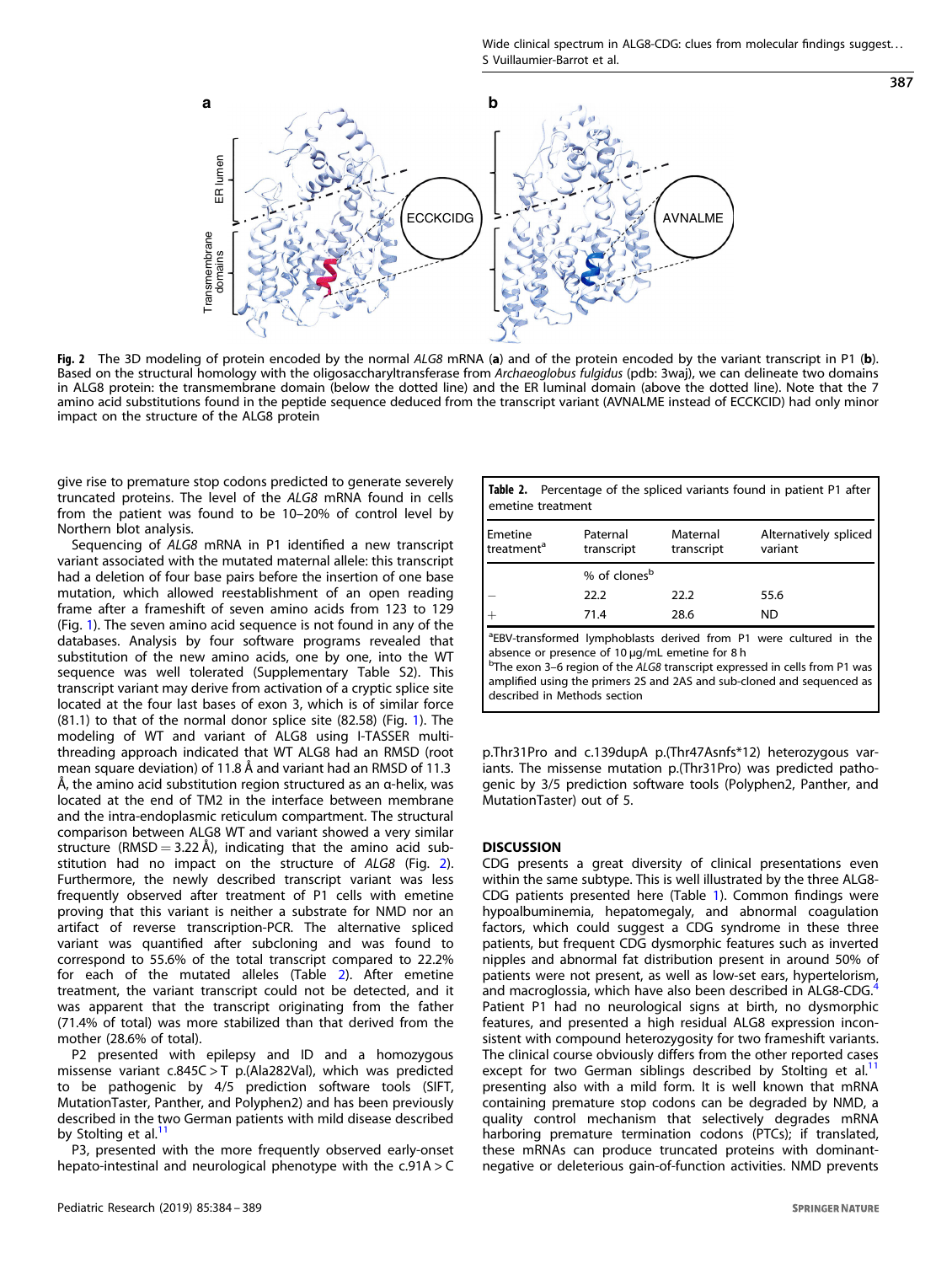<span id="page-4-0"></span>388

the accumulation of truncated proteins in genetic disease: approximately one-third of all known disease-associated muta-tions result in the generation of mRNAs with a PTC.<sup>[24](#page-5-0)</sup>

We have been able to show that both ALG8 transcripts of P1 undergo NMD because the translation inhibitor emetine stabilizes their mRNA levels. However, the paternal transcript was more stabilized than the maternal allele (Table [2\)](#page-3-0). We believe that we were unable to detect the variant transcript under these conditions because: first, it is not stabilized by emetine, and second, the other transcripts become dominant.

Despite the very low level of ALG8 mRNA, non-negligible dolichyl-P-glucose:Glc<sub>1</sub>Man<sub>9</sub>GlcNAc<sub>2</sub>-PP-dolichylα3-glucosyltransferase activity was observed as lipid-linked Glc<sub>2</sub>Man<sub>9</sub>GlcNAc<sub>2</sub>and  $Glc<sub>3</sub>Man<sub>9</sub>GlcNAc<sub>2</sub> structures were found as well as Man<sub>9</sub>GlcNAc<sub>2</sub>$ and  $Glc<sub>1</sub>Man<sub>9</sub>GlcNAc<sub>2</sub>$ . A possible explanation could be that the maternal mutation in exon 4 creates a silencer octamer motif of eight adenines that could be in favor of alternative splicing.<sup>20</sup> This kind of alternative splicing at donor or acceptor sites located just a few nucleotides apart is widespread in many species and contributes to transcriptome and proteome diversity. $25$  Such splice site pairs are so-called tandem sites. $26$  One-third of all alternative donor and acceptor pairs are located 2–10 nucleotides apart.<sup>[27](#page-5-0)</sup> At the donor site, a nucleotide distance of 4 is more frequent because the intronic donor consensus sequence GTRAGT  $(R = A, G)$  provides a second GT 4 nucleotides from the donor site in 40% of introns.<sup>[28](#page-5-0)</sup> This is the case for the new ALG8 variant, which is generated by a cryptic exonic splice site, located 4 bases upstream of the usual exon 3 splice donor site (Fig. [1](#page-2-0)).

This new ALG8 transcript variant could explain the recovery of residual ALG8 expression from the mutated maternal allele and could explain why the clinical symptoms are not so severe in the first-described ALG8-CDG patient (P1). It is known that alternative splicing coupled with NMD efficiently regulates gene expression.<sup>[29](#page-5-0)</sup> Moreover, the modeling of WT and the variant ALG8 shows that the amino acid substitutions do not strikingly modify the structure of the protein explaining the absence of severe effect of this mutation (Fig. [2\)](#page-3-0).

For the two German siblings described by Stolting et al., $11$  a small amount of mature LLO (Glc<sub>3</sub>Man<sub>9</sub>GlcNAc<sub>2</sub>-PP-dolichol) and a mild phenotype were also observed. In these patients, alternative splicing has also been proposed to alleviate the consequences of a deleterious mutation in a highly conserved region and 25% of the transcripts would encoded for a protein which should have an ALG8 activity.

Patient P3, who has a severe phenotype harbors compound heterozygosity of severe mutations: one missense mutation predicted to be pathogenic c.91A > C p.(Thr31Pro) in exon 1 and one frameshift c.139dupA p.(Thr47Asnfs\*12) mutation in exon 2. The latter mutation has already been reported, in association with a severe missense mutation p.(Thr147Pro), in seven other severely affected ALG8-CDG patients.

To conclude, these results demonstrate the continuous spectrum of phenotypes caused by mutations in the ALG8 gene and suggest that the severity of the disease may depend upon the presence or absence of mechanisms such as alternative splicing and NMD that can modulate the consequence of the damaging mutation. While 15 years ago, CDG diagnosis was initially performed with biochemical tools and then confirmed by molecular data (P1), currently, whole-exome sequencing allows diagnosis of patients whose clinical presentation is not suggestive of CDG (P2) and allows to widen the clinical spectrum of ALG8- CDG.

### **ACKNOWLEDGMENTS**

ACKNOWLEDGMENTS This work was supported by a grant from ANR-15RAR3-0004-06 under the frame of E-RARE-3, the ERA-Net for Research on Rare Diseases.

# **AUTHOR CONTRIBUTIONS**

All authors have been involved in conception and design, or analysis and interpretation of data, and drafting the article or revising it critically for important intellectual content, and give their agreement to submission. S.V.-B., J.D., T.D., N.S., S. M., and I,C, are involved in analysis and interpretation of biochemistry and molecular data. M.S., E.S., A.D.H.O. d.B., P.d.L. collected clinical data. F.M. analyzed exome data for patient 2. A. C. performed 3D modeling data for normal and mutated protein of patient 1.

The online version of this article (<https://doi.org/10.1038/s41390-018-0231-5>) contains supplementary material, which is available to authorized users.

Competing interests: The authors declare no competing interest.

Publisher's note: Springer Nature remains neutral with regard to jurisdictional claims in published maps and institutional affiliations.

### **REFERENCES**

- 1. Jaeken, J. & Matthijs, G. Congenital disorders of glycosylation: a rapidly expanding disease family. Annu. Rev. Genom. Hum. Genet. 8, 261–278 (2007).
- 2. Peanne, R. et al. Congenital disorders of glycosylation (CDG): Quo vadis? Eur. J. Med. Genet. 30494–9 (2017).
- 3. Scott, K., Gadomski, T., Kozicz, T. & Morava, E. Congenital disorders of glycosylation: new defects and still counting. J. Inherit. Metab. Dis. 37, 609–617 (2014).
- 4. Ferreira, C. R. et al. Recognizable phenotypes in CDG. J. Inherit. Metab. Dis. 41, 541–553 (2018).
- 5. Schiff, M. et al. Clinical, laboratory and molecular findings and long-term followup data in 96 French patients with PMM2-CDG (phosphomannomutase 2 congenital disorder of glycosylation) and review of the literature. J. Med. Genet. 54, 843–851 (2017).
- 6. Chantret, I. et al. A deficiency in dolichyl-P-glucose: Glc1Man9GlcNAc2-PPdolichyl alpha3-glucosyltransferase defines a new type of congenital disorders od glycosylation (CDG). J. Biol. Chem. 278, 9962–9971 (2003).
- 7. Charlwood, J. et al. A case of the carbohydrate-deficient glycoprotein syndrome type 1 (CDGS type 1) with normal phosphomannomutase activity. J. Inherit. Metab. Dis. 20, 817–826 (1997).
- 8. Eklund, E. A. et al. Congenital disorder of glycosylation (CDG)-Ih patient with a severe hepato-intestinal phenotype and evolving central nervous system pathology. J. Pediatr. 147, 847–850 (2005).
- 9. Schollen, E. et al. Clinical and molecular features of three patients with congenital disorders of glycosylation type Ih (CDG-Ih) (ALG8 deficiency). J. Med. Genet. 41, 550–556 (2004).
- 10. Vesela, K. et al. A new case of ALG8 deficiency (CDG Ih). J. Inherit. Metab. Dis 32, (Suppl 1), 259–264 (2009).
- 11. Stolting, T. et al. Novel ALG8 mutations expand the clinical spectrum of congenital disorder of glycosylation type Ih. Mol. Genet. Metab. 98, 305–309 (2009).
- 12. Bastaki, F. et al. Single-center experience of N-linked congenital disorders of glycosylation with a summary of molecularly characterized cases in Arabs. Ann. Hum. Genet. 82, 35–47 (2018).
- 13. Hock, M. et al. ALG8-CDG: novel patients and review of the literature. Orphanet J. Rare Dis. 10, 73 (2015).
- 14. Noensie, E. N. & Dietz, H. C. A strategy for disease gene identification through nonsense-mediated mRNA decay inhibition. Nat. Biotechnol. 19, 434–439 (2001).
- 15. Ramensky, V., Bork, P. & Sunyaev, S. Human non-synonymous SNPs: server and survey. Nucleic Acids Res. 30, 3894–3900 (2002).
- 16. Thomas, P. D. et al. PANTHER: a library of protein families and subfamilies indexed by function. Genome Res. 13, 2129–2141 (2003).
- 17. Ng, P. C. & Henikoff, S. Predicting deleterious amino acid substitutions. Genome Res. 11, 863–874 (2001).
- 18. Tavtigian, S. V., Pierotti, M. A. & Borresen-Dale, A. L. International Agency for Research on Cancer Workshop on 'Expression array analyses in breast cancer taxonomy'. Breast Cancer Res. 8, 303 (2006).
- 19. Schwarz, J. M., Cooper, D. N., Schuelke, M. & Seelow, D. MutationTaster2: mutation prediction for the deep-sequencing age. Nat. Methods 11, 361–362 (2014).
- 20. Desmet, F. O. et al. Human Splicing Finder: an online bioinformatics tool to predict splicing signals. Nucleic Acids Res. 37, e67 (2009).
- 21. Yang, J. et al. The I-TASSER Suite: protein structure and function prediction. Nat. Methods 12, 7–8 (2015).
- 22. Lindahl, E., Azuara, C., Koehl, P. & Delarue, M. NOMAD-Ref: visualization, deformation and refinement of macromolecular structures based on all-atom normal mode analysis. Nucleic Acids Res. 34, W52–W56 (2006).